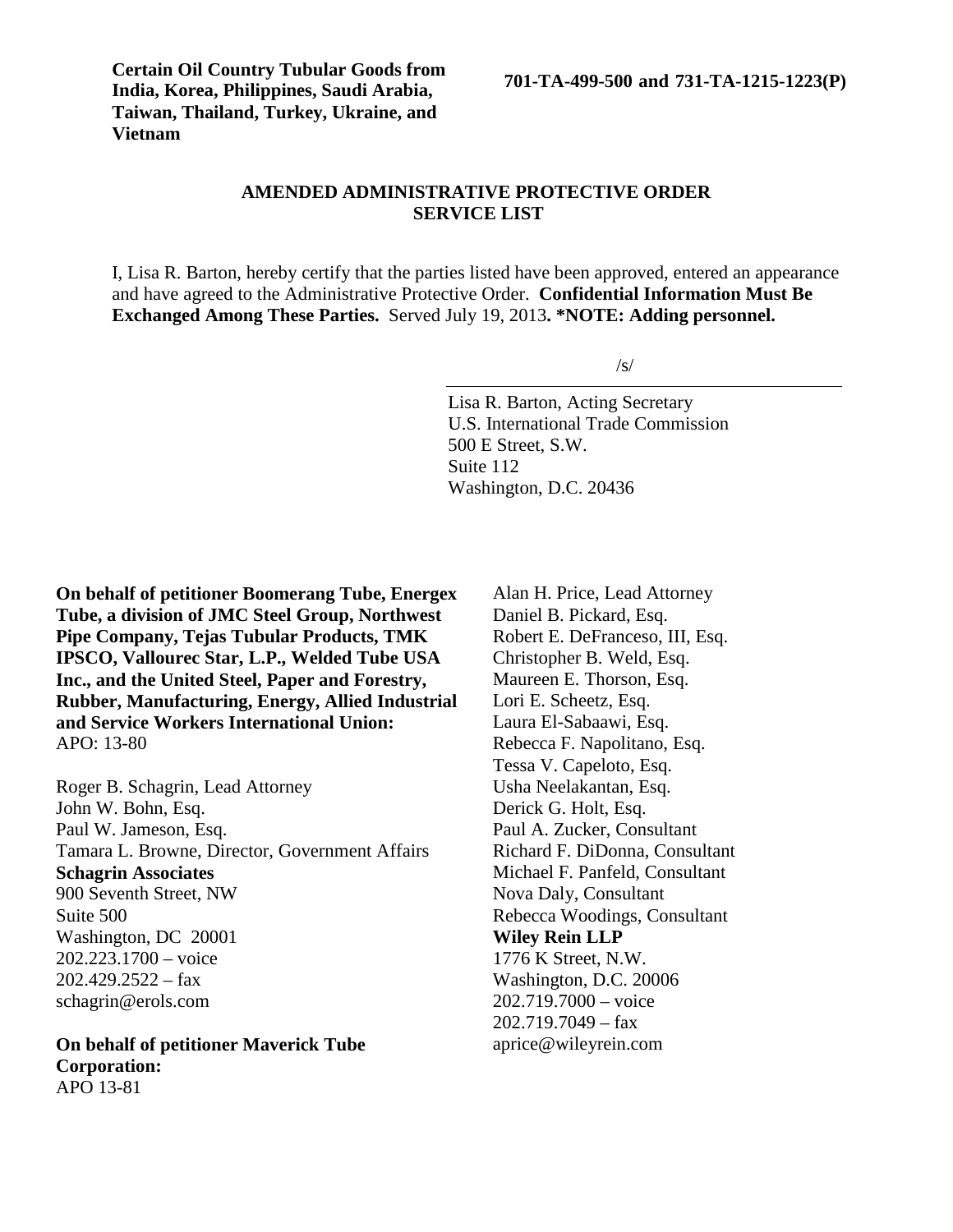### **Certain Oil Country Tubular Goods from India, 701-TA-499-500 and 731-TA-1215-1223(P) Korea, Philippines, Saudi Arabia, Taiwan, Thailand, Turkey, Ukraine, and Vietnam**

### **On behalf of petitioner United States Steel Corporation:** APO 13-83

James C. Hecht, Lead Attorney Robert E. Lighthizer, Esq. Jeffrey D. Gerrish, Esq. Stephen P. Vaughn, Esq. Ellen J. Schneider, Esq. Nathaniel B. Bolin, Esq. Luke A. Meisner, Esq. Jamieson L. Greer, Esq. Benjamin J. Bay, Esq. Pamela A. Marcus, Manager – Int'l Trade David J. Albright, Economist Stan T. Bowen, Accountant **Skadden Arps Slate Meagher & Flom LLP** 1400 New York Avenue, NW Washington, DC 20005-2111 202.371.7000 – voice  $202.393.5760 - fax$ Interanationaltrade@skadden.com

## Michael Whinston, Professor **The Massachusetts Institute of Technology**

Randal Heeb, Esq. Elena Bisagni, Principal Chris Bennett, Manager Al Deng, Manger Allison Young, Consultant Coby Wittman, Assistant Consultant **Bates White LLC**

Seth T. Kaplan, Sr. Economic Advisor Andrew Szamosszegi, Principal Carl Hoeg, Research Analyst Natalia King, Research Analyst **Capital Trade, Inc.**

**On behalf of AJU Besteel Co., Ltd., Husteel Co., Ltd., Hyundai HYSCO, Nexteel Co., Ltd., SeAH Steel Corp., Husteel USA, Inc., Hyundai USA, Inc., Hyundai HYSCO USA, Inc., SeAH Steel America, Inc., Borusan Mannesmann Boru Sanayi ve Ticaret Anonim Sirketi, Chung Hung Steel Corporation, Far East Machinery Co., Ltd., Kao Hsing Change Iron and Steel Corp., Shin Yang Steel Co., Ltd., and Tension Steel Industries Co., Ltd.:** APO 13-70

Donald B. Cameron, Lead Attorney Julie C. Mendoza, Esq. R. Will Planert, Esq. Brady W. Mills, Esq. Mary Hodgins, Esq. Paul J. McGarr, Trade Analyst Kelsey Rule, Esq. **Morris, Manning & Martin, LLP** 1401 Eye Street, NW, Suite 600 Washington, DC 20005 202.216.4811 – voice tradeservice@mmmlaw.com

Maarten van de Geijn, Vice President Vicente Arguello, Staff Economist Andrew Bostian, Senior Economist Kenneth R. Button, Senior Vice President John Derrick, Vice President Jim Dougan, Senior Economist Jonathan Edwards, Research Assistant Benjamin Graves, Research Assistant Cara Groden, Research Assistant Kathryn Kobe, Dir. Price, Wage & Productivity Analysis Yung Lee, Senior Economist Jennifer Lutz, Senior Economist Michael McGregor, Senior Economist Bruce P. Malashevich, President Lauren Visek, Staff Economist Brent Wensel, Staff Economist **Economic Consulting Services, LLC**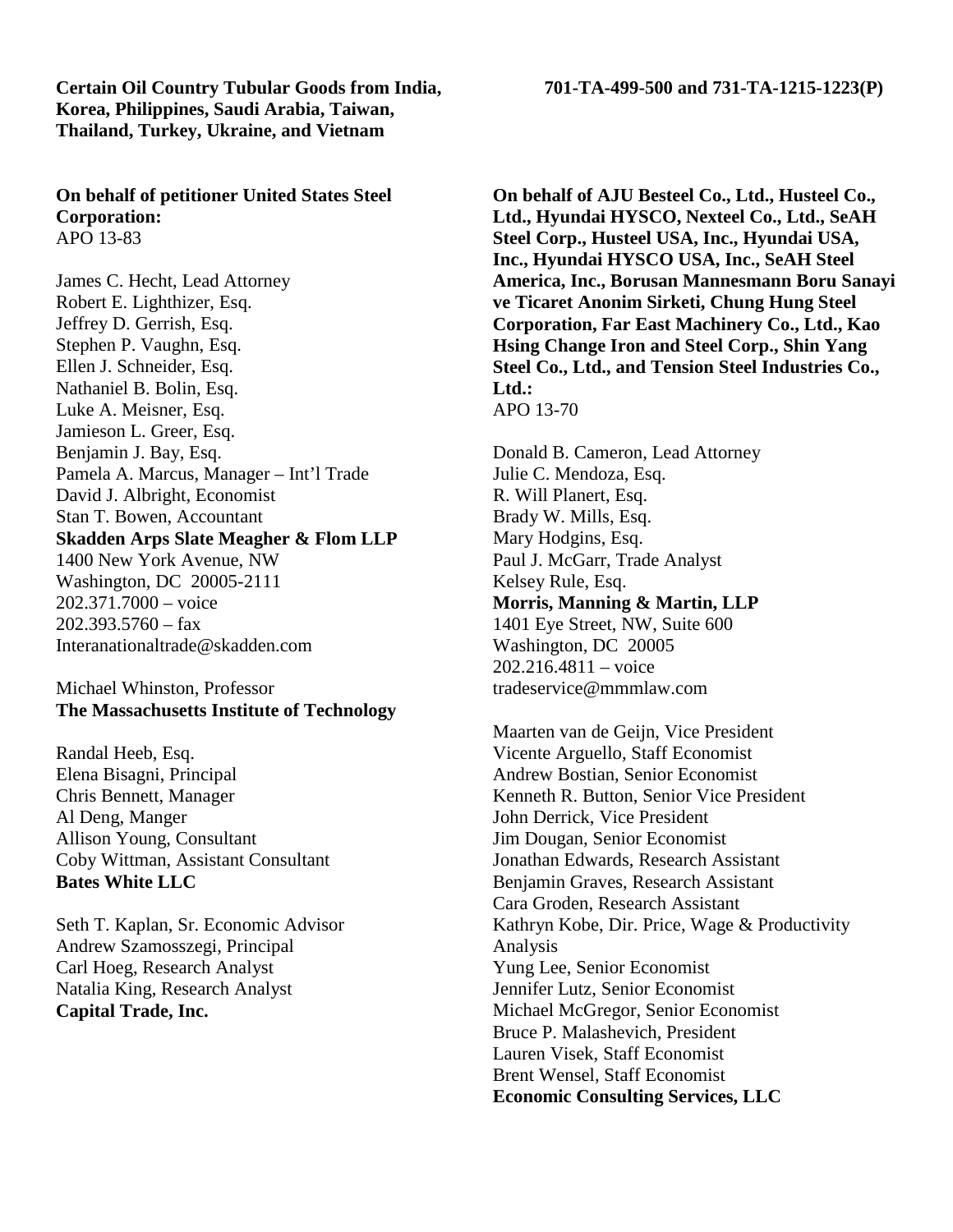**Certain Oil Country Tubular Goods from India, 701-TA-499-500 and 731-TA-1215-1223(P) Korea, Philippines, Saudi Arabia, Taiwan, Thailand, Turkey, Ukraine, and Vietnam**

**Hot Rolling Pipe Co., Ltd.:** APO 13-71

Kristin H. Mowry, Lead Attorney Jeffrey S. Grimson, Esq. Jill A. Cramer, Esq. Susan Lehman Brooks, Esq. Sarah M. Wyss, Esq. Rebecca M. Janz, Esq. **Mowry & Grimson PLLC** 5335 Wisconsin Avenue, NW Suite 810 Washington, DC 20015 202.688.3610 – voice 202.595.8968 – fax trade@mowrygrimson.com

# **CO-COUNSEL**

Gary N. Horlick, Esq. **Law Offices of Gary N. Horlick**

**On behalf of Duferco Steel Inc. and Jubail Energy Services Company**: APO 13-72

John M. Gurley, Lead Attorney Matthew J. Clark, Esq. Matthew M. Nolan, Esq. Nancy A. Noonan, Esq. Diana Dimitriuc Quaia, Esq. Jennifer S. Allen, Esq. Keith F. Huffman, Esq. \*Matthew L. Kanna, Esq. **Arent Fox LLP** 1717 K Street, NW Washington, DC 20036-5342 202.857.6301 – voice  $202.857.6395 - fax$ John.gurley@arentfox.com

# **On behalf of WSP Pipe Co., Ltd.:** APO 13-73

Max F. Schutzman, Lead Attorney Andrew B. Schroth, Esq. Bruce M. Mitchell, Esq. Ned H. Marshak, Esq. Mark Pardo, Esq. Francis J. Sailer, Esq. Elaine F. Wang, Esq. Brandon M. Petelin, Esq. Dharmendra Narain Choudhary, Esq. Kavita Mohan, Esq. Andrew T. Schutz, Esq. **Grunfeld Desiderio Lebowitz Silverman & Klestadt LLP** 1201 New York Avenue, N.W. Suite 650 Washington, D.C. 20005 202.783.6881 – voice 202.783.0405 - fax mschutzman@gdlsk.com

**On behalf of Cayirova Boru Sanayi ve Ticaret A.S. and Yucel Boru Ithalat-Ihracat ve Pazarlama A.S., Toscelik Profil ve Sac Endustrisi A.S. and Tosyali Dis Ticaret A.S.:** APO 13-74

David L. Simon, Lead Attorney **Law Offices of David L. Simon** 1025 Connecticut Avenue, NW Suite 1000 Washington, DC 20036 202.481.9000 – voice  $202.481.9010 -$ fax dlsimon@dlsimon.com